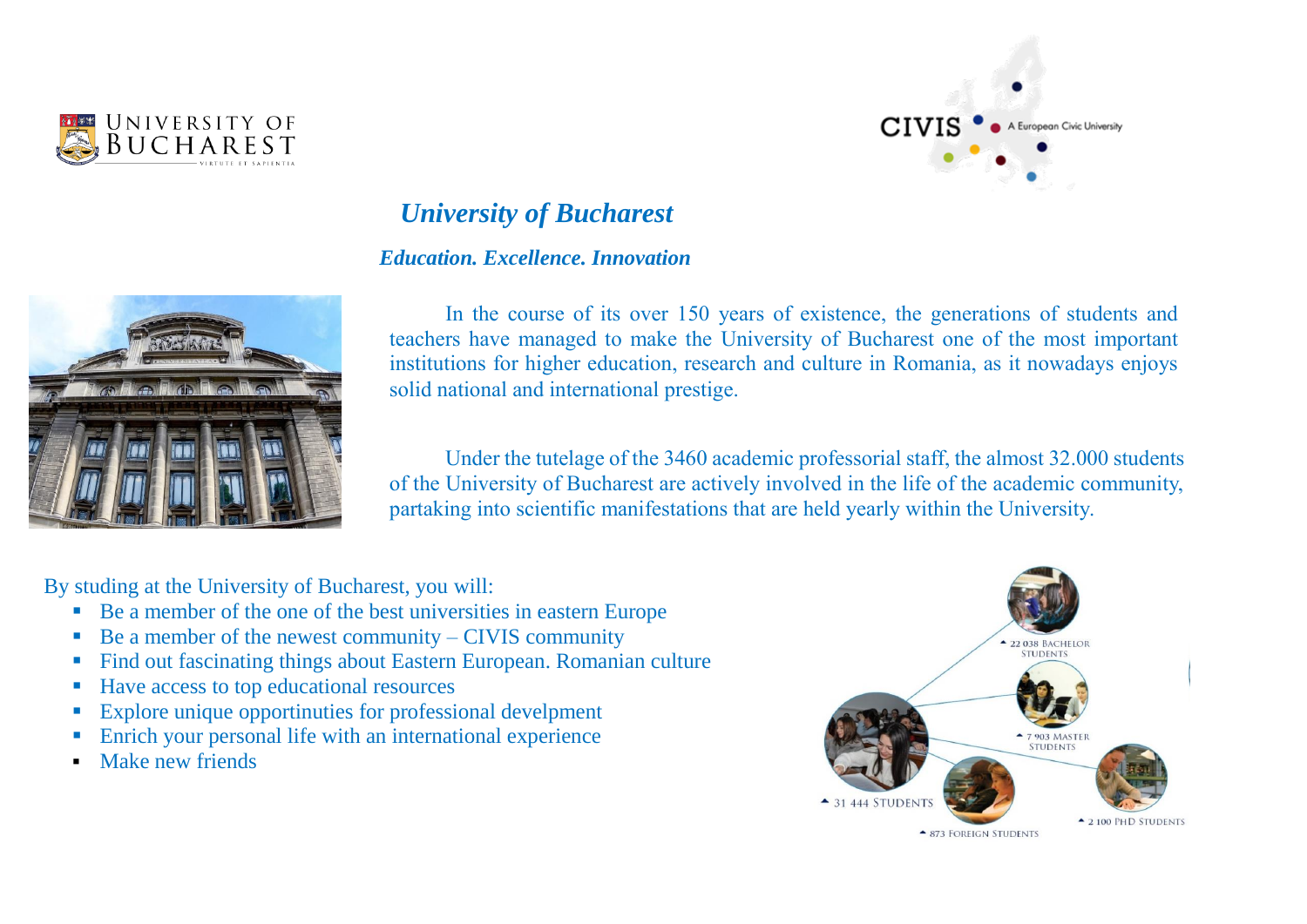



# *Faculties of the University of Bucharest*

The University of Bucharest covers the fields of Human and Social Sciences, Natural Sciences and Engineering and Exact Sciences. All programmes are accredited or authorized. The degrees granted by the University of Bucharest are recognized in the most countries in the world.

- o Human Sciences Academic area:
	- **[Baptist Theology](https://en.unibuc.ro/academic-programmes/faculties/faculty-of-baptist-theology/)**
	- [Foreign Languages and Literatures](https://en.unibuc.ro/academic-programmes/faculties/faculty-of-foreign-languages-and-literatures/)
	- [History](https://en.unibuc.ro/academic-programmes/faculties/faculty-of-history/)
	- [Letters](https://en.unibuc.ro/academic-programmes/faculties/faculty-of-letters/) (Romanian studies)
	- [Orthodox Theology "Justinian the Patriarch"](https://en.unibuc.ro/academic-programmes/faculties/faculty-of-orthodox-theology-justinian-the-patriarch/)
	- Philosophy
	- [Roman-Catholic Theology](https://en.unibuc.ro/academic-programmes/faculties/faculty-of-roman-catholict-theology/)
- o Social Sciences Academic area:
	- **[Administration and Business](https://en.unibuc.ro/academic-programmes/faculties/faculty-of-business-and-administration/)**
	- $\blacksquare$  [Law](https://en.unibuc.ro/academic-programmes/faculties/faculty-of-law/)
	- [Journalism and Communication Studies](https://en.unibuc.ro/academic-programmes/faculties/faculty-of-journalism-and-communication-studies/)
	- [Political Science](https://en.unibuc.ro/academic-programmes/faculties/faculty-of-political-science/)
	- [Psychology and Educational Sciences](https://en.unibuc.ro/academic-programmes/faculties/faculty-of-psychology-and-educational-sciences/)
	- [Sociology and Social Work](https://en.unibuc.ro/academic-programmes/faculties/faculty-of-sociology-and-social-work/)
- o Natural Sciences and Engineering Academic area:
	- **Biology**
	- **Geography**
	- Geology and Geophysics
- o Exact Sciences Academic area:
	- **Chemistry**
	- **Mathematics and Computer Science**
	- **Physics**

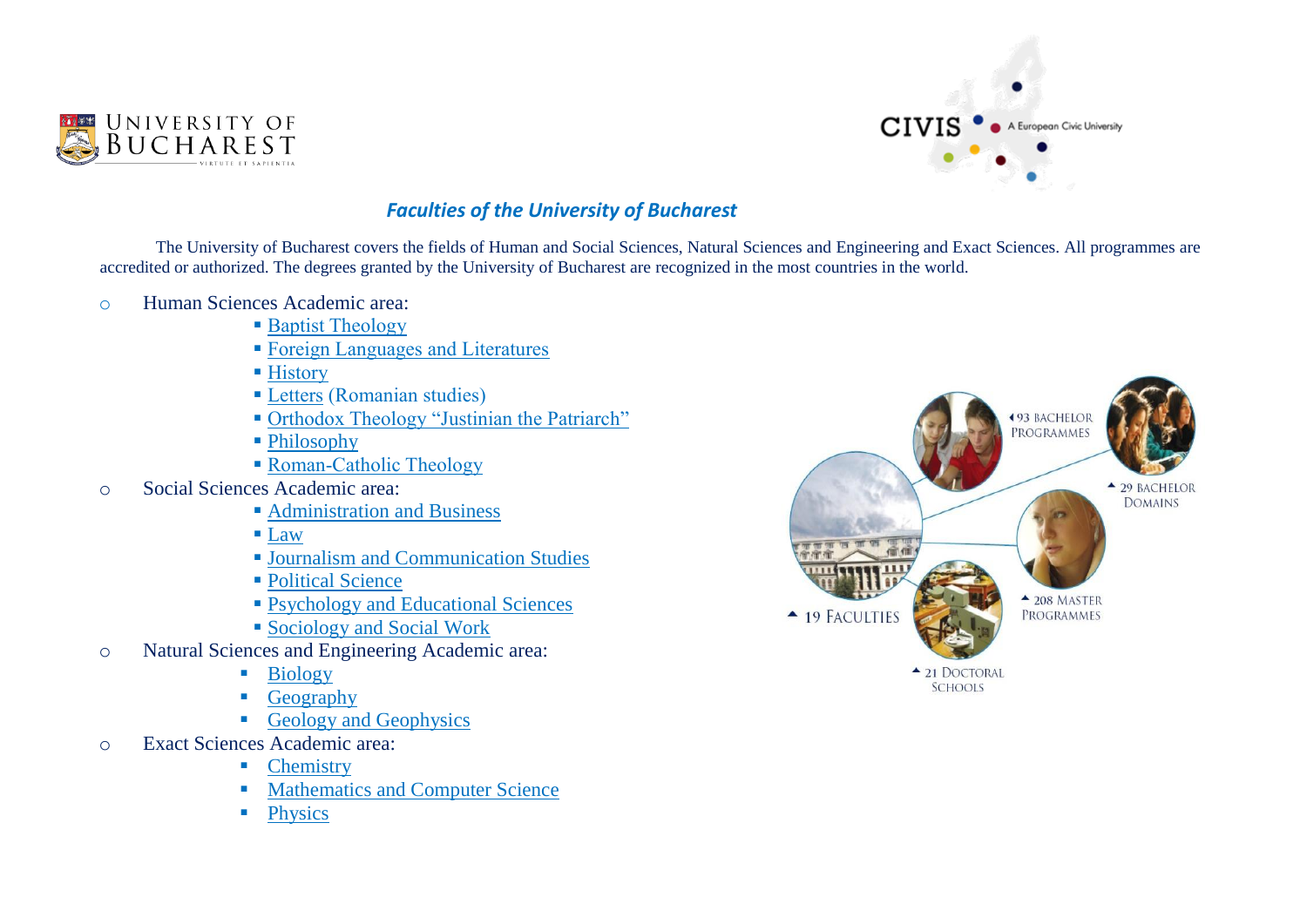



# *Study Programmes in English*

# The University of Bucharest offers 7 BA programmes and 27 MA programmes in English:

- o Bachelor programmes in English:
	- Business Administration,
	- **Physics.**
	- $\blacksquare$  Educational Science Pedagogy,
	- **International Relations and European Studies,**
	- Political Science,
	- **English Language and Literature,**
	- **American Studies**
- o Master programmes in English:
	- **Business Consulting**
	- **Behavioural Economics (interdisciplinary domain with** Psychology)
	- **Applied Biochemistry and Mollecular biology**
	- **Applied Bio-Informatics for Life Science**
	- Sustainability of Socio-Economic Systems
	- Chemistry of Advanced Materials
	- International Arbitration
	- Analytic Philosophy
	- Philosophy, Politics and Economics (PPE)
	- Cognitive Science (OPEN MIND)
	- Intercultural Communication
	- Intercultural Management (sociology)
	- $\blacksquare$  Business Administration MBA (interdisciplinary domain with Sociology)
- **Physics of Atom, Nucleus and Elementary Particles**
- **Astrophysics and Applications**
- **Physics of Advanced Materials and Nanostructures**
- **Theoretical and Computational Physics**
- **Applied Geophysics**
- **Media, Public Communication and Globalization**
- **English Linguistics**
- **American Studies**
- **British Cultural Studies**
- **Translation of the Contemporary Literary Text**
- **Algebra, Geometry and Cryptography**
- **Research in Sociology**
- **Comparative Politics**
- **International Public Affairs**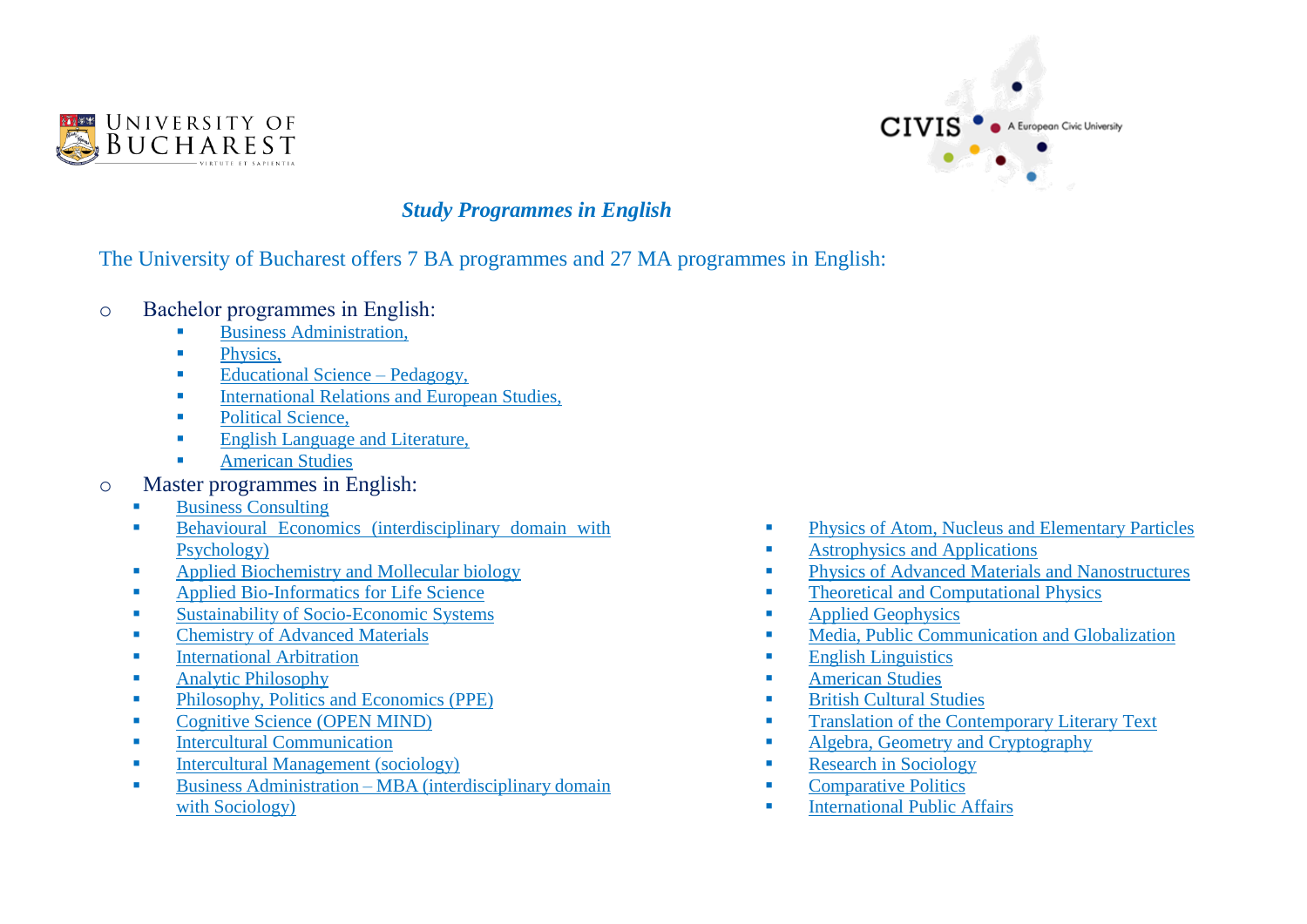



## *Exchange Students*

#### Nomination and Application Deadlines

- o Nomination Deadline:
	- **1 1 i of June** for 1<sup>st</sup> semester (winter semester) and entire academic year
	- **1 1**<sup>st</sup> of October for 2<sup>nd</sup> semester (summer semester)
- o Application Deadline
	- **30<sup>th</sup> of June** for 1<sup>st</sup> semester (winter semester) and entire academic year
	- **31<sup>st</sup> of October** for 2<sup>nd</sup> semester (summer semester)

For more information about nomination and application procedures please contact

UB ERASMUS+ Office:

[contact@erasmus.unibuc.ro](mailto:contact@erasmus.unibuc.ro)

[raluca.amza@Erasmus.unibuc.ro](mailto:raluca.amza@Erasmus.unibuc.ro) (students coming from DE, GR, IT, SE)

[beatrice.craciun@Erasmus.unibuc.ro](mailto:beatrice.craciun@Erasmus.unibuc.ro) (students coming from BE, ES, FR)